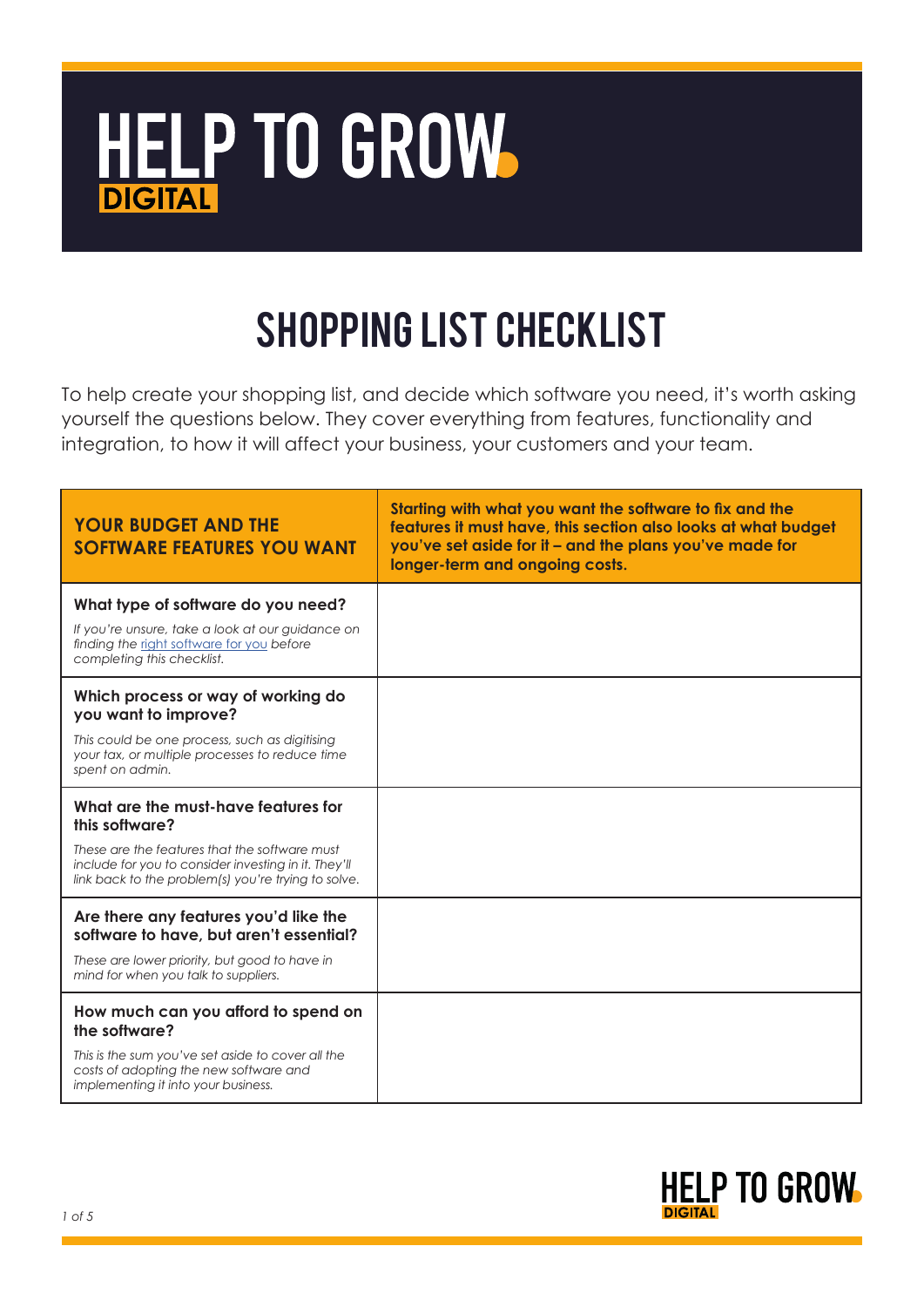| <b>YOUR BUDGET AND THE</b><br><b>SOFTWARE FEATURES YOU WANT</b><br>(continued)                                                                                                                                                                                                         | Starting with what you want the software to fix and the<br>features it must have, this section covers what budget you've<br>set aside for it - and the plans you've made for longer-term<br>and ongoing costs. |
|----------------------------------------------------------------------------------------------------------------------------------------------------------------------------------------------------------------------------------------------------------------------------------------|----------------------------------------------------------------------------------------------------------------------------------------------------------------------------------------------------------------|
| How much have you budgeted for<br>ongoing costs?                                                                                                                                                                                                                                       |                                                                                                                                                                                                                |
| This could be used for subscriptions, for<br>example, or support offered by the supplier.                                                                                                                                                                                              |                                                                                                                                                                                                                |
| Have you allowed a buffer for<br>longer-term costs?                                                                                                                                                                                                                                    |                                                                                                                                                                                                                |
| If so, how much? And what have you allocated<br>this for? For example, if your business is growing,<br>how might this affect how you use the software in<br>the future? Are you likely to need to upgrade it?                                                                          |                                                                                                                                                                                                                |
| <b>YOUR TEAM AND CUSTOMERS</b>                                                                                                                                                                                                                                                         | This section focuses on the impact of new software on your<br>team, customers and business, and considers training you'll<br>need to provide so that everyone is able to fully adopt the<br>new tech.          |
| How many people in your team is the<br>new software likely to affect?                                                                                                                                                                                                                  |                                                                                                                                                                                                                |
| Think about whether the new software will affect<br>every aspect of the business or just certain roles.                                                                                                                                                                                |                                                                                                                                                                                                                |
| To what extent will the new software<br>affect your team's ways of working?                                                                                                                                                                                                            |                                                                                                                                                                                                                |
| This will help you understand the likely impact<br>of a digital roll-out. A team already familiar with<br>software is likely to need less support than one<br>adopting a completely new way of working.                                                                                |                                                                                                                                                                                                                |
| How many members of your team<br>will need training? Can you do this<br>in-house?                                                                                                                                                                                                      |                                                                                                                                                                                                                |
| If the answer to in-house training is no, then<br>include how much budget you can allocate<br>for this.                                                                                                                                                                                |                                                                                                                                                                                                                |
| Do your customers or suppliers<br>have any needs the software could<br>help fulfil?                                                                                                                                                                                                    |                                                                                                                                                                                                                |
| Include any challenges or issues you've found<br>in your working practices with customers and<br>suppliers. For example, you might be looking at<br>how staff can communicate with each other<br>better, and find there's a way to improve their<br>communications with customers too. |                                                                                                                                                                                                                |

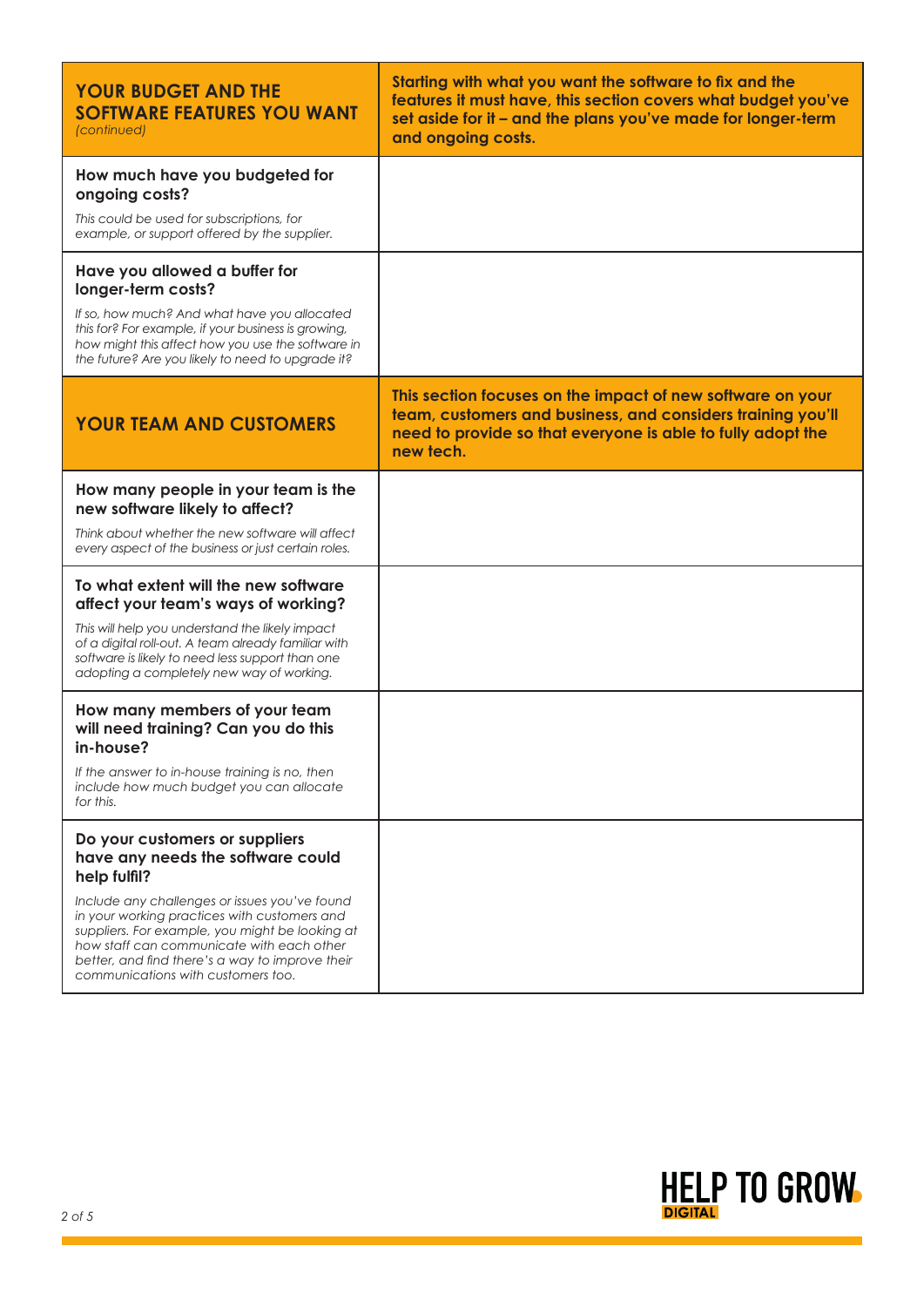| <b>YOUR TEAM AND CUSTOMERS</b><br>(continued)                                                                                                                                                                                                                                                         | This section focuses on the impact of new software on your<br>team, customers and business, and considers training you'll<br>need to provide so that everyone is able to fully adopt the<br>new tech.                                                                                                    |
|-------------------------------------------------------------------------------------------------------------------------------------------------------------------------------------------------------------------------------------------------------------------------------------------------------|----------------------------------------------------------------------------------------------------------------------------------------------------------------------------------------------------------------------------------------------------------------------------------------------------------|
| How will you get feedback from your<br>team on what they would like from<br>the new software?<br>It's important to get your team involved as<br>early as possible and to consider their<br>feedback when making your choice.<br>How will you gather feedback? Who in your<br>team will organise this? |                                                                                                                                                                                                                                                                                                          |
| How might the new software change<br>your customers' experience?<br>Think about the positives and negatives,<br>including the impact of a transition period on<br>their experience.                                                                                                                   |                                                                                                                                                                                                                                                                                                          |
| <b>ABOUT THE SOFTWARE</b>                                                                                                                                                                                                                                                                             | This section invites you to think about how the software needs<br>to work. How many licences will you need? Are there<br>specific requirements you need to consider that are related<br>to your business or industry? Will the new software need to be<br>compatible with other technology you're using? |
| How many licences will you need?<br>Some software is charged per licence, so<br>consider how many people are going to<br>need access immediately and over the first 12<br>months after roll-out.                                                                                                      |                                                                                                                                                                                                                                                                                                          |
| Where does the software need to<br>work?<br>For example, will it be used in just one<br>location? Or by teams of people in various sites<br>across the country?                                                                                                                                       |                                                                                                                                                                                                                                                                                                          |
| Does the software need to support<br>multiple languages, currencies and/<br>or regulatory environments?<br>Are you likely to need any of these<br>features in the medium or long term?                                                                                                                |                                                                                                                                                                                                                                                                                                          |
| Are there any special requirements<br>your software will need to cater for?<br>This could be accessibility requirements, such as<br>supporting voice integration for hands-free use.                                                                                                                  |                                                                                                                                                                                                                                                                                                          |
| Are you replacing old software?<br>If so, what did you dislike about the old<br>software? Do you need to transfer data from<br>the old system to the new one?                                                                                                                                         |                                                                                                                                                                                                                                                                                                          |

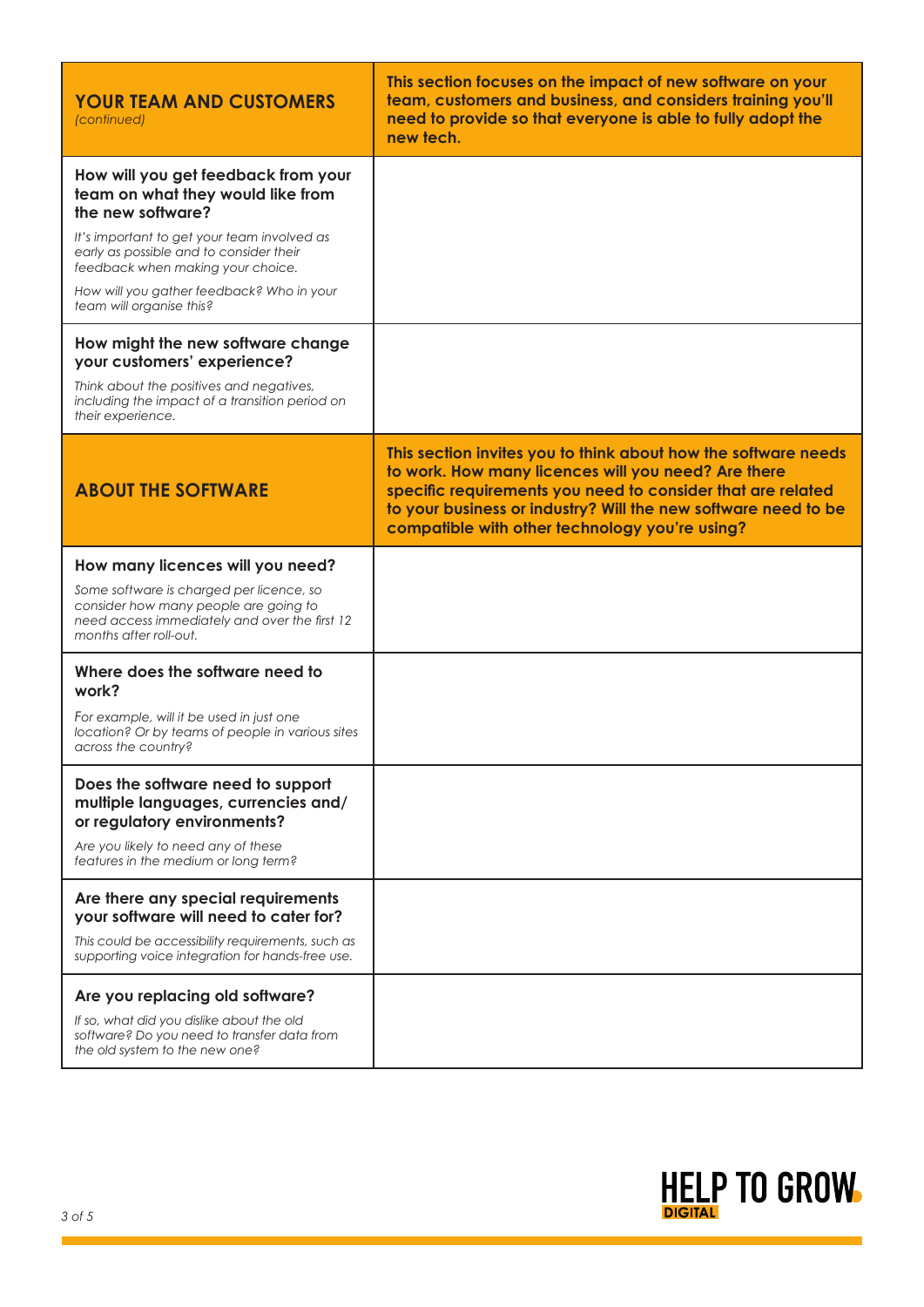| <b>ABOUT THE SOFTWARE</b><br>(continued)                                                                                                                                                                 | This section invites you to think about how the software needs<br>to work. How many licences will you need? Are there<br>specific requirements you need to consider that are related<br>to your business or industry? Will the new software need to be<br>compatible with other technology you're using? |
|----------------------------------------------------------------------------------------------------------------------------------------------------------------------------------------------------------|----------------------------------------------------------------------------------------------------------------------------------------------------------------------------------------------------------------------------------------------------------------------------------------------------------|
| Are you looking at Cloud-based<br>software (i.e. not stored on your local<br>Server)? If so, do you have a good<br>internet connection?                                                                  |                                                                                                                                                                                                                                                                                                          |
| A good internet connection would mean you<br>could stream videos/music online, for example,<br>without waiting for them to load.                                                                         |                                                                                                                                                                                                                                                                                                          |
| Which type of operating system do<br>you already have in place?                                                                                                                                          |                                                                                                                                                                                                                                                                                                          |
| For example, Windows, Android or Apple?                                                                                                                                                                  |                                                                                                                                                                                                                                                                                                          |
| Does the new software need to be<br>compatible with other systems<br>you're running?                                                                                                                     |                                                                                                                                                                                                                                                                                                          |
| If so, which other software?                                                                                                                                                                             |                                                                                                                                                                                                                                                                                                          |
| Are you likely to buy more extras and add-ons<br>over time, which will also need to be<br>compatible?                                                                                                    |                                                                                                                                                                                                                                                                                                          |
| Is there a unique feature to your<br>business that could mean standard<br>software wouldn't work for you?                                                                                                |                                                                                                                                                                                                                                                                                                          |
| This could be a regulatory requirement, or<br>because you use a specialist system for another<br>area of your business that the new software<br>would need to link to.                                   |                                                                                                                                                                                                                                                                                                          |
| Is there an industry-standard software<br>that's used for your business type?                                                                                                                            |                                                                                                                                                                                                                                                                                                          |
| It's worth spending some time researching what<br>other businesses in your sector use.                                                                                                                   |                                                                                                                                                                                                                                                                                                          |
| Are you planning to buy standard,<br>customised or bespoke software?                                                                                                                                     |                                                                                                                                                                                                                                                                                                          |
| Standard software is usually cheaper, but you<br>may have to change some of your processes to<br>accommodate it. Generally, the more software<br>is tailored to your unique needs, the more<br>it costs. |                                                                                                                                                                                                                                                                                                          |